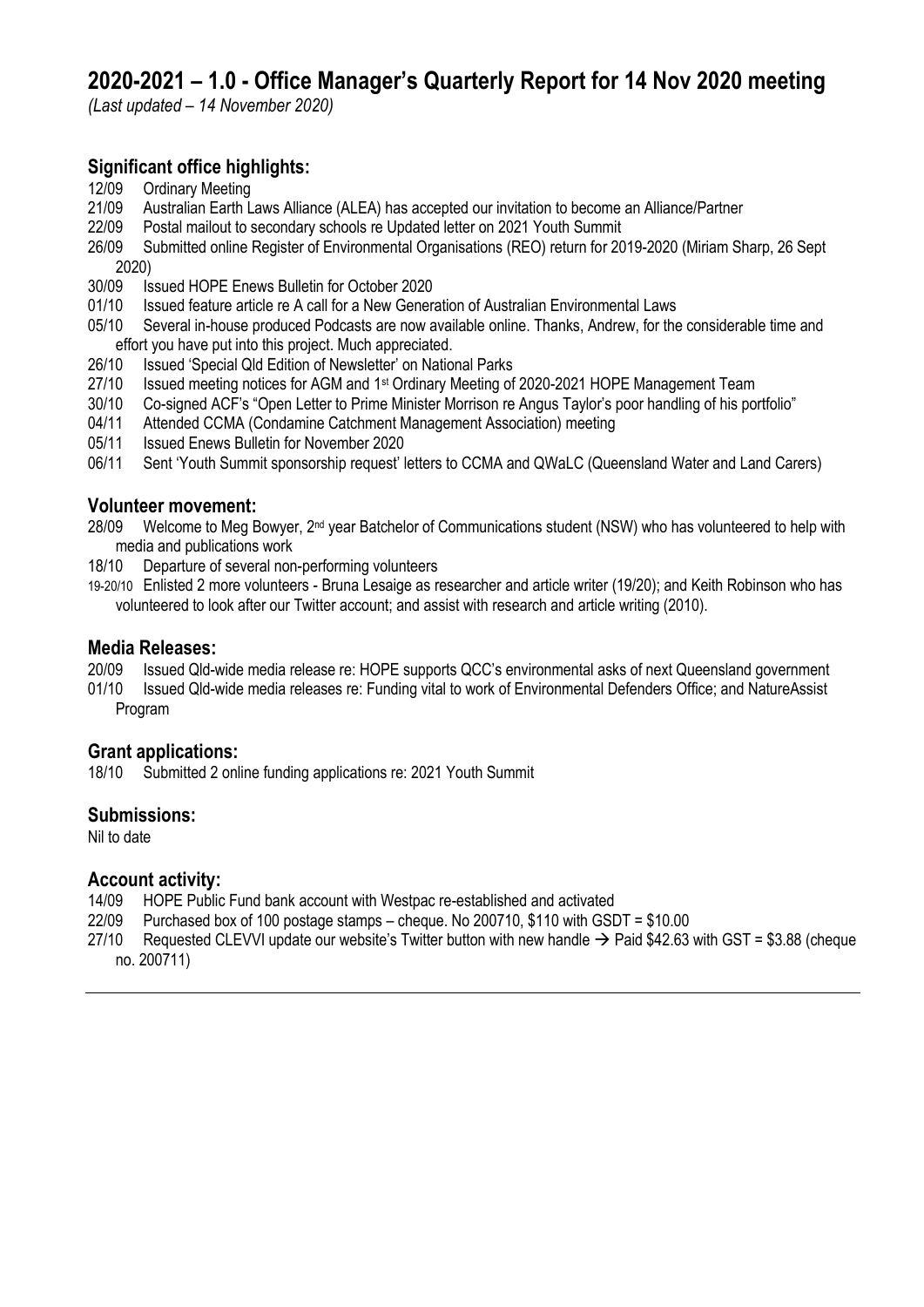## **Office Updates compilation**

## **07/10/2020**

The Telstra Email Network problem has been fixed. Yahooooooo and what a relief!!

I'm now able to send and receive both to [office@hopeaustralia.org.au](mailto:office@hopeaustralia.org.au) and my private Telstra Bigpond account.

Crossroads Rural & Environment are progressing well with the Community Environment Program (CEP) project. A number of potential sites with our targeted threatened species have been identified and landholders visited. A report/article on progress to date will be available shortly.

Work on the planned 2021 Youth Summit is progressing well – with efforts now directed to possible funding sources. Lastly, our Annual General Meeting (AGM) is scheduled for Saturday 14 November 2020.

I'd like to thank everyone for their contributions thus far; and hope that most of you will be able to continue with us in 2020- 2021 – either in your current positions or volunteering to step up into another role.

### **Office highlights:**

- 12/09 Ordinary Meeting
- 13/09 Offers of Partnership/Alliance sent to Australia Earth Laws Alliance (ALEA), Climate and Health Alliance (CAHA) and Australian Water Association (AWA)
- 14/09 Issued global email re: Environmental Observance Dates for October 2020
- 14/09 HOPE Public Fund bank account activated; and email request seeking donations sent to members and supporters
- 15/09 Issued email to national media re: Date Claimer info on Environmental Observance Dates for October 2020
- 20/09 Issued Qld-wide media release re: HOPE supports QCC's environmental asks of next Queensland government
- 21/09 Australian Earth Laws Alliance (ALEA) has accepted our invitation to become an Alliance/Partner
- 22/09 Purchased box of 100 postage stamps cheque. No 200710, \$110 with GSDT = \$10.00
- 22/09 Postal mailout to secondary schools re Updated letter on 2021 Youth Summit
- 26/09 Backup (large) of files to be stored off-site
- 26/09 Submitted online Register of Environmental Organisations (REO) return for 2019-2020 (Miriam Sharp, 26 Sept 2020)
- 28/09 Welcome to Meg Bowyer, 2<sup>nd</sup> year Batchelor of Communications student (NSW) who has volunteered to help with media and publications work
- 30/09 Issued HOPE Enews Bulletin for October 2020
- 01/10 Issued Qld-wide media releases re: Funding vital to work of Environmental Defenders Office; and NatureAssist Program
- 01/10 **Issued feature article re A call for a New Generation of Australian Environmental Laws**

05/10 Several in-house produced Podcasts are now available online. Thanks, Andrew, for the considerable time and effort you have put into this project. Much appreciated.

## **22/10/2020**

Due to a recurrence of 'depression', I have found it difficult to focus and undertake routine HOPE tasks – let alone stuff at home.

I have apologised to some of you for my sloppiness and/or vagueness via phone/email conversations.

To the rest of you, please bear with me.

Highlights of office activity have included online submissions of funding applications to Aurizon and Australian Communities Foundation re: 2021 Youth Summit event proposal (18/10); and the enlisting of 2 more volunteers - Bruna Lesaige as researcher and article writer (19/20); and Keith Robinson who has volunteered to look after our Twitter account; and assist with research and article writing (2010).

Lastly, our Annual General Meeting (AGM) scheduled for Saturday 14 November 2020 will be a ZOOM meeting.

I hope that most of you are able to participate in this meeting.

After the AGM, we will have the first meeting of the 2020-2021 HOPE Management Team.

At this meeting we will review carry forward projects and funding applications; as well discuss proposed undertakings in 2021.

Meeting notices, etc. for the AGM and 1<sup>st</sup> Ordinary meeting will be emailed to you shortly.

### **09/11/2020**

Our AGM and 1st Meeting of the 2020-2021 Management Team will be held on Saturday 14 November 2020 at the HOPE office (aka Frank & Mary's place).

Due to social distancing restrictions, we will once again be having a combined ZOOM meeting. A link will be forwarded to you shortly.